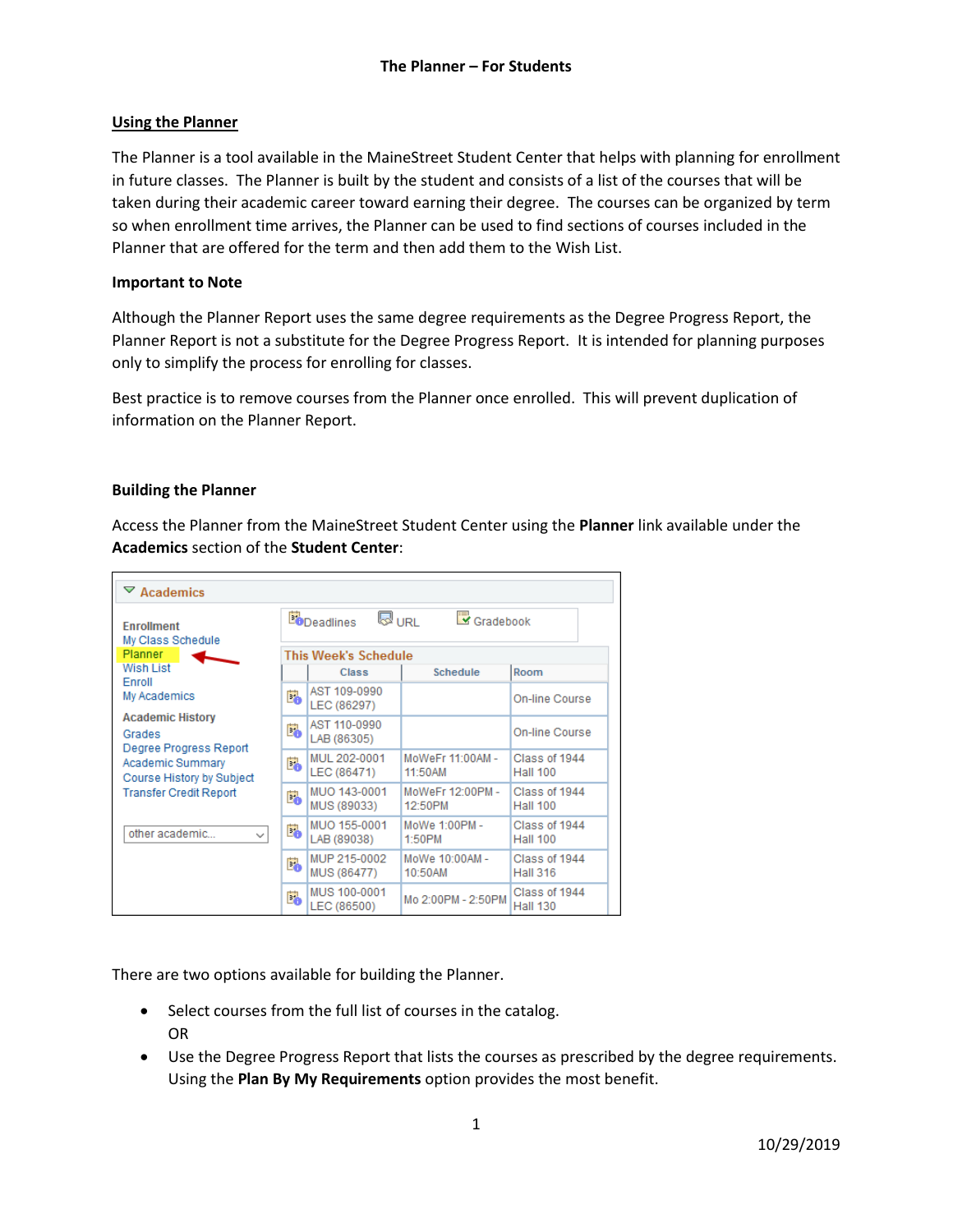*Building the Planner using Plan By My Requirements* (available for degree-seeking students only):

- Select the **Plan By My Requirements** button to display a version of the Degree Progress Report
- View the information for the requirements not yet satisfied and identify a course to be added to the Planner
- Select the hyperlink for the Course Description (title) and view the course details
- Select the **Add to Planner** button

| $\nabla$ MUY 112      |                                                                |                                                                                                                                         |                    |                            |
|-----------------------|----------------------------------------------------------------|-----------------------------------------------------------------------------------------------------------------------------------------|--------------------|----------------------------|
| <b>Not Satisfied:</b> |                                                                |                                                                                                                                         |                    |                            |
|                       | · Courses: 1 required, 0 taken, 1 needed                       |                                                                                                                                         |                    |                            |
|                       | The following courses may be used to satisfy this requirement: |                                                                                                                                         |                    |                            |
| Course                | Description                                                    | Units When                                                                                                                              | Grade Notes Status |                            |
| <b>MUY 112</b>        | Elementary Harmony II<br>Im <sub>liew</sub> multiple offerings | 2.00                                                                                                                                    |                    |                            |
|                       |                                                                | View All $\sqrt{2}$                                                                                                                     | First 1 of 1 Last  |                            |
|                       | MUY 112 - Elementary Harmony II                                |                                                                                                                                         |                    |                            |
|                       | <b>Course Detail</b>                                           |                                                                                                                                         |                    |                            |
|                       |                                                                | Career Undergraduate                                                                                                                    |                    | <b>View Class Sections</b> |
|                       |                                                                | <b>Units 2.00</b>                                                                                                                       |                    |                            |
|                       |                                                                | <b>Grading Basis Graded</b>                                                                                                             |                    | Add to Planner             |
|                       | <b>Course Components</b>                                       | Lecture                                                                                                                                 | Required           | <b>Am</b>                  |
|                       |                                                                | <b>Academic Group</b><br>University Wide Programs                                                                                       |                    |                            |
|                       | <b>Academic Organization</b>                                   | <b>UM Dept of Music</b>                                                                                                                 |                    |                            |
|                       | <b>Enrollment Information</b>                                  |                                                                                                                                         |                    |                            |
|                       |                                                                | <b>Typically Offered Spring</b><br>Add Consent Department Consent Required<br>Enrollment Requirement Prerequisite: MUY 111 & permission |                    |                            |

## *Building the Planner using Browse Course Catalog*

- **•** Select the **Browse Course Catalog** button
- Search for courses by subject area use the alphabet index to navigate directly to subjects beginning with a specific letter
- Select the subject code to expand the list and view all courses. Select the Course Description link or course number to view course details.
- Mark the desired courses and select **Add to Planner NOTE: Please use the information in the Typically Offered column as a guide. The pattern identified for the course does not guarantee that the University will be able to offer the course as planned, nor does it guarantee that it will be available at all campus locations.**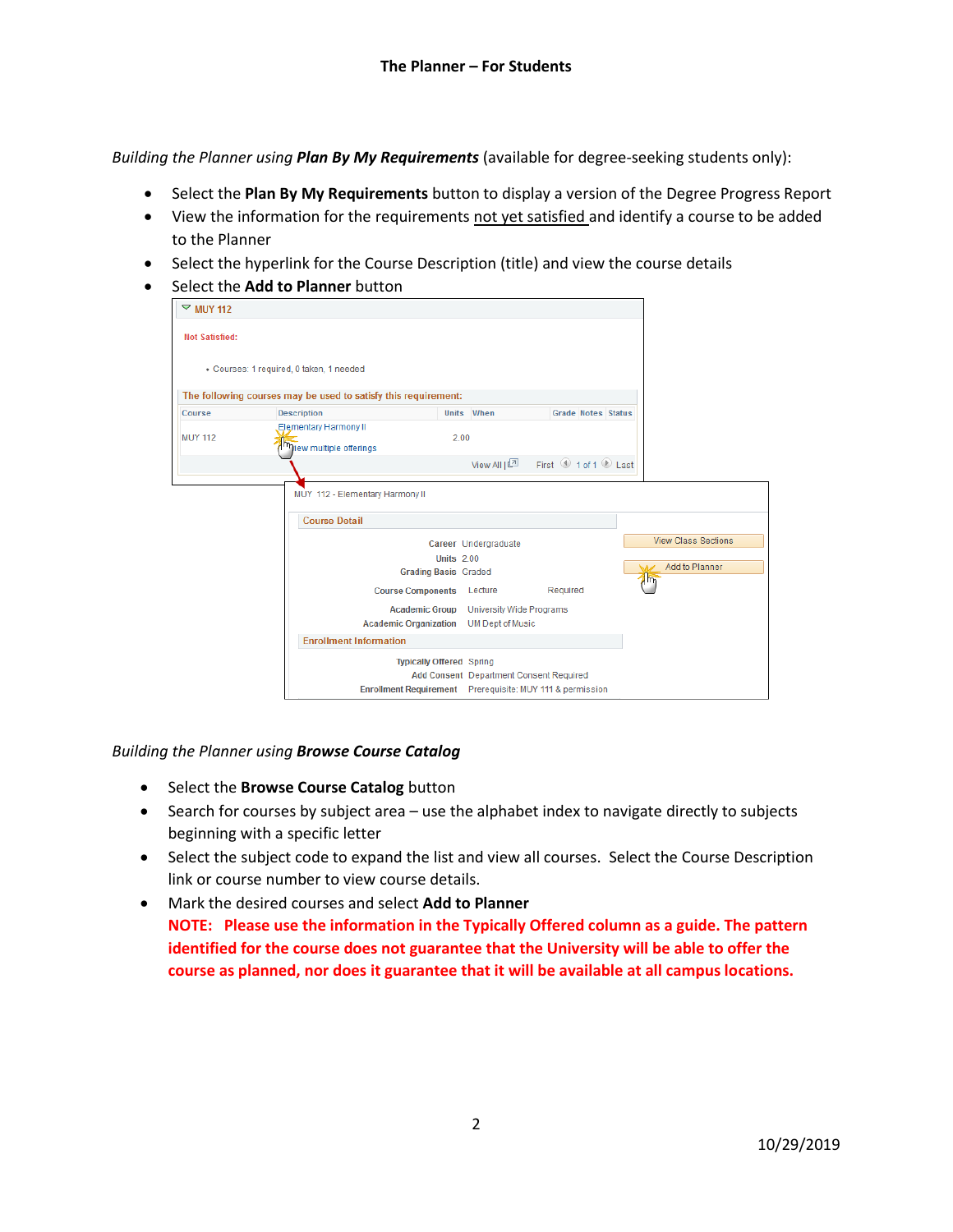| My Planner                          |        |                                                                                                                                                                                                                                                                                 |  |         |  |                                                                           |  |  |  |  |                             |  |                             |  |  |
|-------------------------------------|--------|---------------------------------------------------------------------------------------------------------------------------------------------------------------------------------------------------------------------------------------------------------------------------------|--|---------|--|---------------------------------------------------------------------------|--|--|--|--|-----------------------------|--|-----------------------------|--|--|
|                                     |        | <b>Browse Course Catalog</b>                                                                                                                                                                                                                                                    |  |         |  |                                                                           |  |  |  |  |                             |  |                             |  |  |
| University of Maine   Undergraduate |        |                                                                                                                                                                                                                                                                                 |  |         |  |                                                                           |  |  |  |  |                             |  |                             |  |  |
|                                     |        | A B C D E F G H I J K L M N O P Q R S T U V W X Y Z                                                                                                                                                                                                                             |  |         |  | 0 1 2 3 4 5 6 7 8 9                                                       |  |  |  |  |                             |  |                             |  |  |
|                                     |        |                                                                                                                                                                                                                                                                                 |  |         |  |                                                                           |  |  |  |  |                             |  |                             |  |  |
|                                     |        | Collapse All<br>Select subject code to display or hide course information.                                                                                                                                                                                                      |  |         |  | Expand All                                                                |  |  |  |  |                             |  | Add to Planner M            |  |  |
|                                     |        | Please use the information in the Typically Offered column as a guide. The pattern identified<br>for the course does not quarantee that the University will be able to offer the course as planned, nor<br>does it quarantee that it will be available at all campus locations. |  |         |  |                                                                           |  |  |  |  |                             |  |                             |  |  |
|                                     |        |                                                                                                                                                                                                                                                                                 |  |         |  |                                                                           |  |  |  |  | <b>Typically Offered is</b> |  |                             |  |  |
| ▽                                   |        | WGS - Women's, Gender, Sexuality Std                                                                                                                                                                                                                                            |  |         |  |                                                                           |  |  |  |  | only a guide                |  |                             |  |  |
|                                     | Select | <b>Course Nbr Course Title</b>                                                                                                                                                                                                                                                  |  |         |  |                                                                           |  |  |  |  |                             |  | <b>Typically</b><br>Offered |  |  |
|                                     |        | 101                                                                                                                                                                                                                                                                             |  |         |  | Introduction to Women's, Gender, and<br><b>Sexuality Studies</b>          |  |  |  |  |                             |  | Fall, Spring,<br>Summer     |  |  |
|                                     |        | 103                                                                                                                                                                                                                                                                             |  |         |  | Introduction to Lesbian, Gay, Bisexual,<br>Transgender, and Queer Studies |  |  |  |  |                             |  | Fall &<br>Spring            |  |  |
|                                     |        | 201                                                                                                                                                                                                                                                                             |  | Studies |  | Topics in Women's, Gender, and Sexuality                                  |  |  |  |  |                             |  | Fall, Spring,<br>Summer     |  |  |

## **Organizing Courses in the Planner**

 The courses in the Planner can be assigned to a specific term. This makes it easier to find sections offered for a term in preparation for enrollment.

| $\blacktriangledown$ Planned Courses |                |                             |                               |        |              |                          |              |               |
|--------------------------------------|----------------|-----------------------------|-------------------------------|--------|--------------|--------------------------|--------------|---------------|
| <b>Select</b>                        | Course         | <b>Description</b>          |                               |        | <b>Units</b> | <b>Typically Offered</b> | Reg          | <b>Delete</b> |
|                                      | <b>ANT 212</b> |                             | The Anthropology of Food      |        | 3.00         | Fall                     | O            | î             |
| ⊻                                    | <b>WGS 103</b> | Intro to LGBT Studies       |                               |        | 3.00         | Fall & Spring            |              | π             |
|                                      |                |                             | Move selected courses to Term |        |              |                          | $\checkmark$ | Move          |
| $\sqrt{2020}$ Spring                 |                |                             |                               |        |              | 2019 Fall                |              |               |
| <b>Select</b>                        | Course         | <b>Description</b>          |                               | Prereq |              | 2020 Fall                |              | <b>Delete</b> |
|                                      | <b>BIO 122</b> | Biology: The Living Science |                               |        | 3.00         | 2020 Spring              |              | m             |

## **Creating the Wish List using the Planner**

 Access the Wish List using the **Wish List** link in the Student Center (also available via the **Planner**  and **Enroll** links)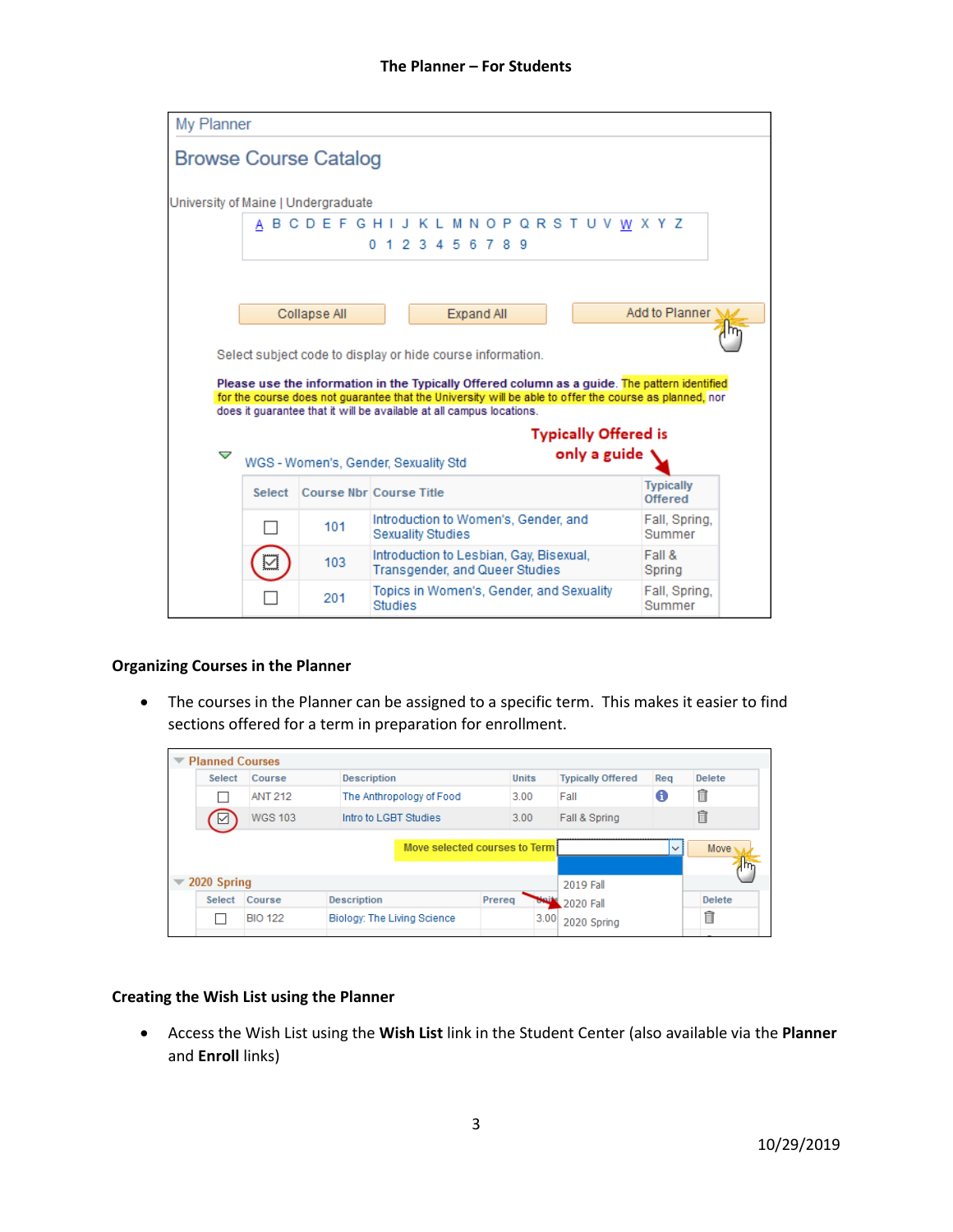| $\triangledown$ Academics                                   |    |                                    |                             |                                  |
|-------------------------------------------------------------|----|------------------------------------|-----------------------------|----------------------------------|
| <b>Enrollment</b><br>My Class Schedule                      |    | <b>WURL</b><br><b>Bo</b> Deadlines | Gradebook                   |                                  |
| Planner                                                     |    | <b>This Week's Schedule</b>        |                             |                                  |
| <b>Wish List</b>                                            |    | Class                              | <b>Schedule</b>             | Room                             |
| Fnroll<br>My Academics                                      | Ë. | AST 109-0990<br>LEC (86297)        |                             | On-line Course                   |
| <b>Academic History</b><br>Grades<br>Degree Progress Report | Ë. | AST 110-0990<br>LAB (86305)        |                             | On-line Course                   |
| <b>Academic Summary</b><br>Course History by Subject        | E. | MUL 202-0001<br>LEC (86471)        | MoWeFr 11:00AM -<br>11:50AM | Class of 1944<br><b>Hall 100</b> |
| <b>Transfer Credit Report</b>                               | Ë. | MUO 143-0001<br>MUS (89033)        | MoWeFr 12:00PM -<br>12:50PM | Class of 1944<br><b>Hall 100</b> |
| other academic<br>✓                                         | E. | MUO 155-0001<br>LAB (89038)        | MoWe 1:00PM -<br>1:50PM     | Class of 1944<br><b>Hall 100</b> |
|                                                             | Ë. | MUP 215-0002<br>MUS (86477)        | MoWe 10:00AM -<br>10:50AM   | Class of 1944<br><b>Hall 316</b> |
|                                                             | Ë. | MUS 100-0001<br>LEC (86500)        | Mo 2:00PM - 2:50PM          | Class of 1944<br><b>Hall 130</b> |

• Select the appropriate term

|         | <b>Wish List</b>                    |               |                     |
|---------|-------------------------------------|---------------|---------------------|
|         | <b>Select Term</b>                  |               |                     |
|         | Select a term then select Continue. |               |                     |
|         | <b>Term</b>                         | Career        | <b>Institution</b>  |
|         | 2019 Summer                         | Undergraduate | University of Maine |
| $\odot$ | 2019 Fall                           | Undergraduate | University of Maine |
|         |                                     |               | Continue            |

Under the "Add to wish List" section, select the **My Planner** option and select the Search button

| <b>Wish List</b>                                |                                       |             |
|-------------------------------------------------|---------------------------------------|-------------|
| <b>Add Classes to Wish List</b>                 |                                       |             |
| 2019 Fall   Undergraduate   University of Maine |                                       | Change Term |
|                                                 | Open $\Box$ Closed $\Delta$ Wait List | ®           |
| <b>Add to Wish List</b>                         | 2019 Fall Wish List                   |             |
| <b>Enter Class Nbr</b><br>enter                 | Your wish list is empty.              |             |
| <b>Find Classes</b><br><b>Class Search</b>      |                                       |             |
| My Planner                                      |                                       |             |
| search <sub>2</sub><br>m.                       |                                       |             |

• Select a course from the Planner to be added to the Wish List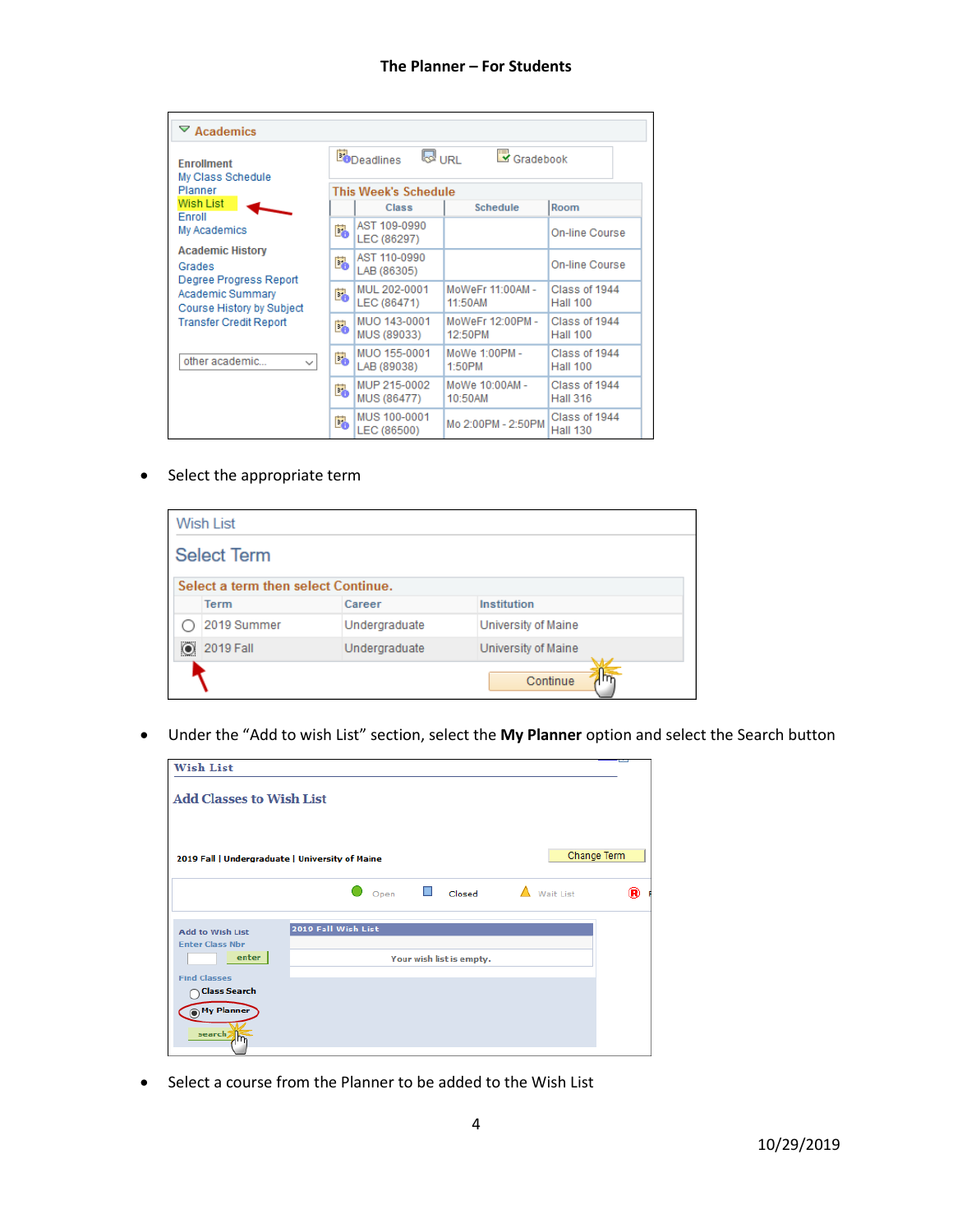| Wish List      |                                                 |       |                                                              |        | Help<br>э |
|----------------|-------------------------------------------------|-------|--------------------------------------------------------------|--------|-----------|
|                | Search from My Planner                          |       |                                                              |        |           |
|                | 2019 Fall   Undergraduate   University of Maine |       |                                                              |        |           |
|                | Return to Add Classes to Wish List              |       |                                                              |        |           |
|                | $\triangledown$ Unassigned Courses              |       | First $\bigcirc$ 1-3 of 3 $\bigcirc$ Last<br>Personalize   2 |        |           |
| Course         | <b>Description</b>                              | Units | <b>Term Status</b>                                           | Select |           |
| <b>ANT 212</b> | The Anthropology of<br>Food                     | 3.00  | Not offered in 2019 Fall.                                    |        |           |
| <b>WGS 103</b> | Intro to LGBT<br>Studies                        | 3.00  | Classes available this term.                                 | Select |           |
| <b>COS 125</b> | Intro Pr Solv Using<br>Comp Prog                | 4.00  | Classes available this term.                                 | Select |           |
|                |                                                 |       |                                                              |        |           |
|                |                                                 |       |                                                              |        |           |
|                |                                                 |       |                                                              |        |           |

Review the list of available sections of the course and select a section

|                                       |      | sections for 2019 Fall         |                     |                                       |                            |                      |                                                                       |
|---------------------------------------|------|--------------------------------|---------------------|---------------------------------------|----------------------------|----------------------|-----------------------------------------------------------------------|
|                                       |      |                                |                     |                                       |                            |                      |                                                                       |
| <b>Section</b>                        |      |                                |                     | Personalize   Find   View All   (과    | 展                          |                      | First $\textcircled{\texttt{1}}$ of 1 $\textcircled{\texttt{1}}$ Last |
| <b>Section</b>                        |      |                                |                     |                                       |                            | Session Status       |                                                                       |
| 0001-LEC<br>(88933)                   |      |                                |                     | Requiar Academic Session              |                            |                      | Select                                                                |
|                                       |      | <b>Section Details</b>         |                     |                                       | Personalize   Find   2   眼 | First $\circledcirc$ | ηm<br>1 of 1<br>Last                                                  |
|                                       | Days | <b>Start</b>                   | End                 | Room                                  | Instructor                 | Dates                | Location                                                              |
|                                       |      |                                | TuTh 9:30AM 10:45AM | <b>Little Hall</b>                    | Penny                      |                      | 09/03/2019 - Orono UM                                                 |
|                                       |      | Use class seciton links to see |                     | 130                                   | Rheingans                  | 12/13/2019           | Campus                                                                |
| ection                                |      | additional class details       |                     | Personalize   Find   View All   2   最 |                            |                      | First $\textcircled{\texttt{1}}$ of 1 $\textcircled{\texttt{1}}$ Last |
|                                       |      |                                |                     |                                       |                            | Session Status       |                                                                       |
|                                       |      |                                |                     | Regular Academic Session              |                            |                      | Select                                                                |
| <b>Section</b><br>1001-LAB<br>(88934) |      | <b>Section Details</b>         |                     | Personalize   Find                    | E.                         | First $\circledcirc$ | 1 of 1 $\bullet$<br>Last                                              |
|                                       | Days | <b>Start</b>                   | End                 | Room                                  | Instructor                 | Dates                | Location                                                              |

Select **Next** to add the section to the Wish List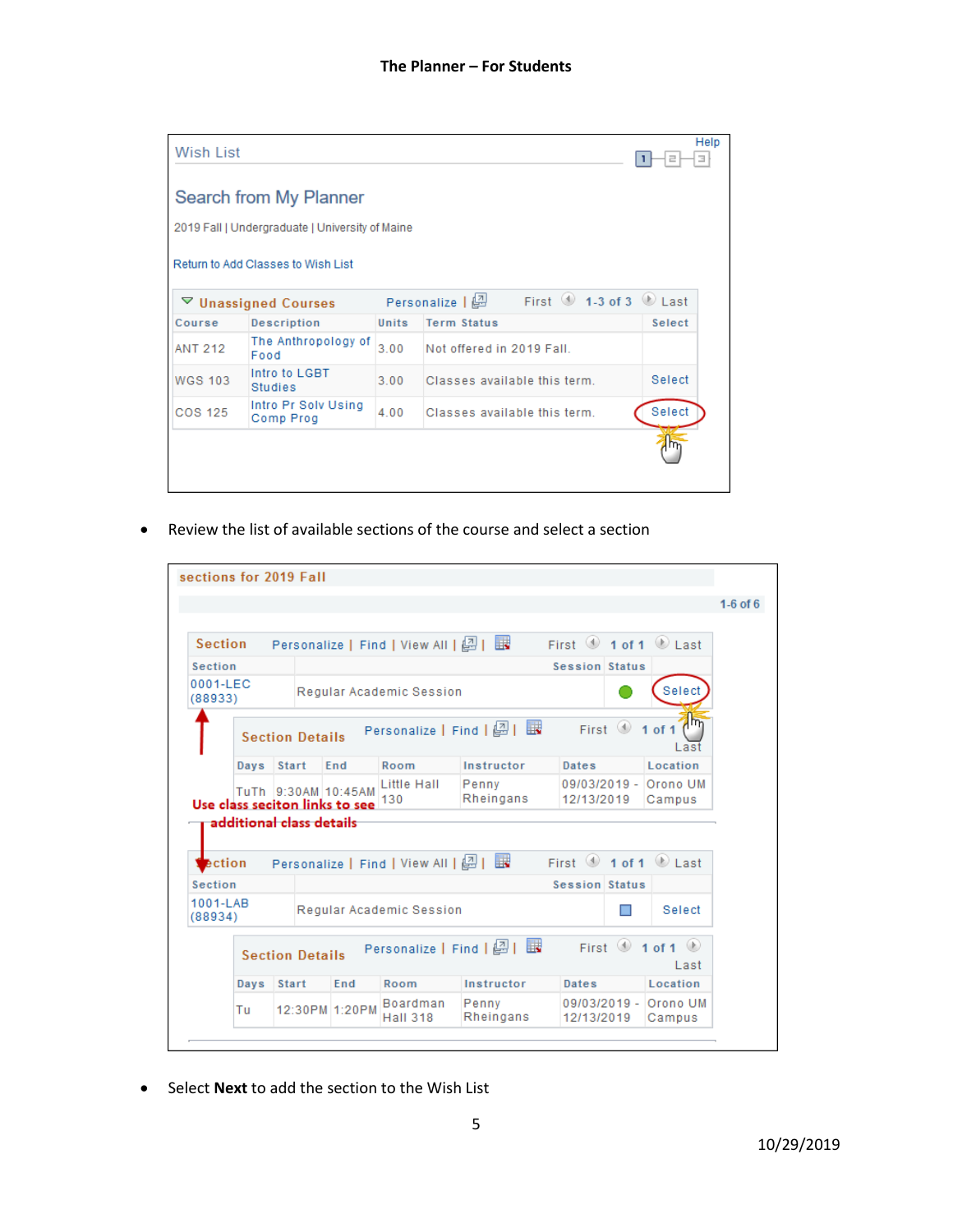| Wish List                     |                                                                                                                                                                            |                                                   |                      | Help[?]<br>łзI                                |                              |
|-------------------------------|----------------------------------------------------------------------------------------------------------------------------------------------------------------------------|---------------------------------------------------|----------------------|-----------------------------------------------|------------------------------|
|                               |                                                                                                                                                                            | 1. Select classes to add - Enrollment Preferences |                      |                                               |                              |
|                               | 2019 Fall   Undergraduate   University of Maine                                                                                                                            |                                                   |                      |                                               |                              |
|                               | COS 125 - Intro Pr Solv Using Comp Prog                                                                                                                                    |                                                   |                      |                                               |                              |
| <b>Class Preferences</b>      |                                                                                                                                                                            |                                                   |                      |                                               |                              |
| COS 125-0001                  | Lecture                                                                                                                                                                    | Oopen                                             |                      | <b>Permission Nbr</b>                         |                              |
| COS 125-1002                  | Laboratory                                                                                                                                                                 | OOpen                                             |                      | <b>Grading Graded</b>                         |                              |
|                               | Session Regular Academic Session                                                                                                                                           |                                                   |                      | <b>Units 4.00</b>                             |                              |
|                               | Career Undergraduate                                                                                                                                                       |                                                   |                      |                                               |                              |
| <b>Enrollment Information</b> |                                                                                                                                                                            |                                                   |                      | Requirement Designation Quantitative Literacy |                              |
|                               | • Prerequisite: A grade of C or better in MAT 122,<br>or no grade record in MAT 122 and a passing<br>score on Part 3 of the Math Placement Exam<br>• Quantitative Literacy |                                                   |                      |                                               |                              |
|                               |                                                                                                                                                                            |                                                   |                      | Cancel                                        | <b>Next</b>                  |
| <b>Section</b>                | Component                                                                                                                                                                  | Days & Times                                      | Room                 | Instructor                                    | Start/End (Im                |
|                               | 0001 Lecture                                                                                                                                                               | TuTh 9:30AM -<br>10:45AM                          | Little Hall 130      | Penny Rheingans                               | 09/03/2019 -<br>12/13/2019   |
|                               | 1002 Laboratory                                                                                                                                                            | Tu 3:30PM - 4:20PM                                | Boardman Hall<br>318 | Penny Rheingans                               | $09/03/2019 -$<br>12/13/2019 |

• The confirmation message appears!